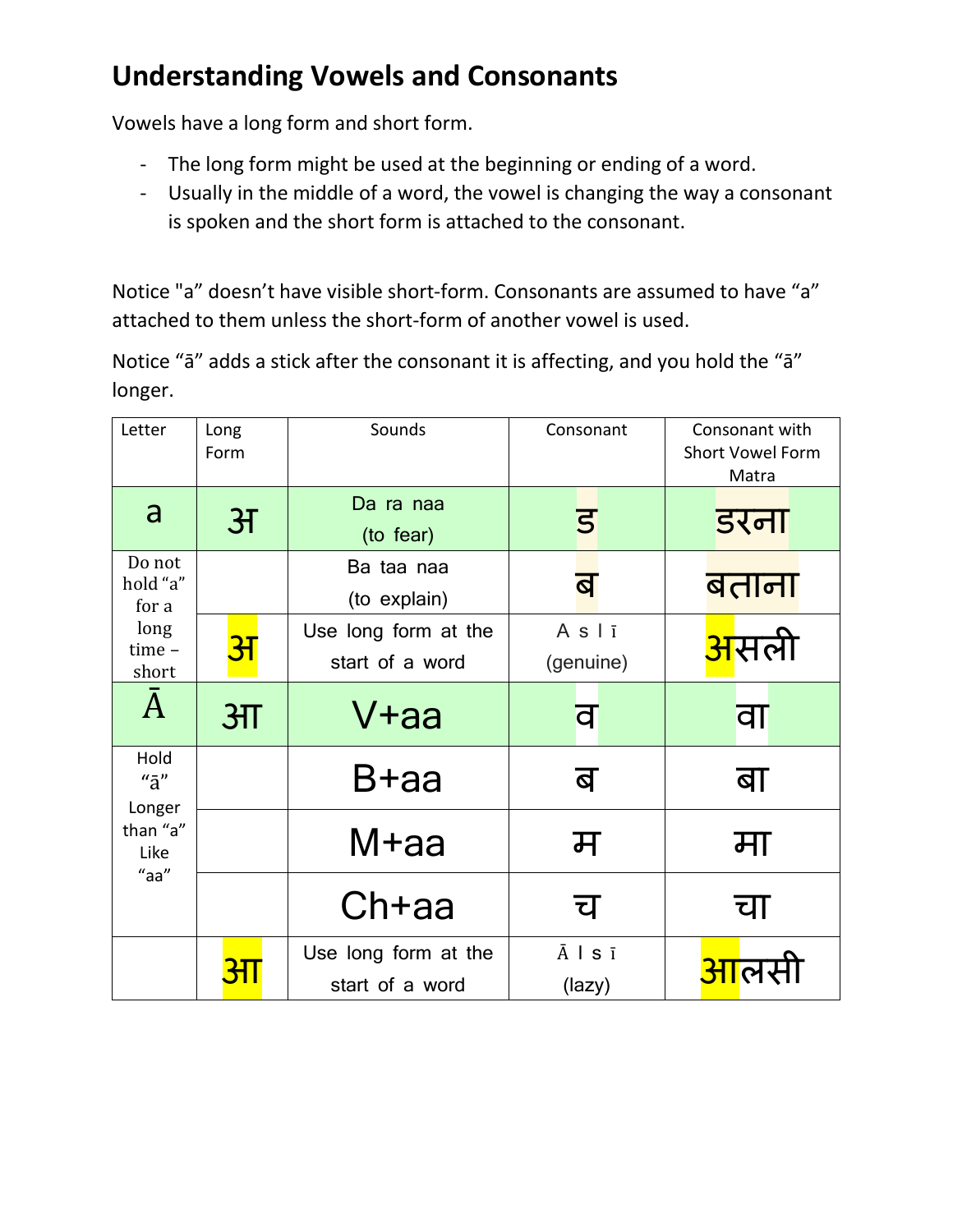Notice the short ĭ – like igloo, adds a stick **before** the consonant and attaches with a curved line on top to the consonant it is affecting.

Notice ī, which sounds like "ee" adds a stick **after** the consonant and attaches with a curved line on top to the consonant it is affecting.

| Letter | Long<br>Form   | Sounds                                                                          | Consonant            | Consonant with<br><b>Short Vowel Form</b><br>Matra |
|--------|----------------|---------------------------------------------------------------------------------|----------------------|----------------------------------------------------|
| i      | इ              | ĭ+H=hĭ<br>Line before letter and<br>connected on top = $i$                      | ह $\overline{5}$     | हि                                                 |
|        |                | $i+V=vi$                                                                        | व                    | वि                                                 |
|        |                | $i+N=ni$                                                                        | न                    | नि                                                 |
|        | <mark>इ</mark> | Use long form at the<br>start of a word                                         | I mandar<br>(honest) | <mark>इ</mark> मानदार                              |
| ī      | ई              | $D+i =$ dee<br>Line after letter and<br>connected on top = $\overline{1}$       | $\overline{a}$       | दी                                                 |
|        |                | $Dh+I=dhee$                                                                     | ड़                   | ड़ॊ                                                |
|        |                | $K+i = kee$                                                                     | क                    | की                                                 |
|        |                | $L+i =  ee$                                                                     | ल                    | ली                                                 |
|        |                | $Sh+i = shee$                                                                   | $\sqrt{2}$           | शी                                                 |
|        |                | $S+i$ =see                                                                      | स                    | सी                                                 |
|        |                | $K\bar{o}$ + $\bar{i}$ = $k\bar{o}$ ee<br>Long form used after<br>another vowel | को                   |                                                    |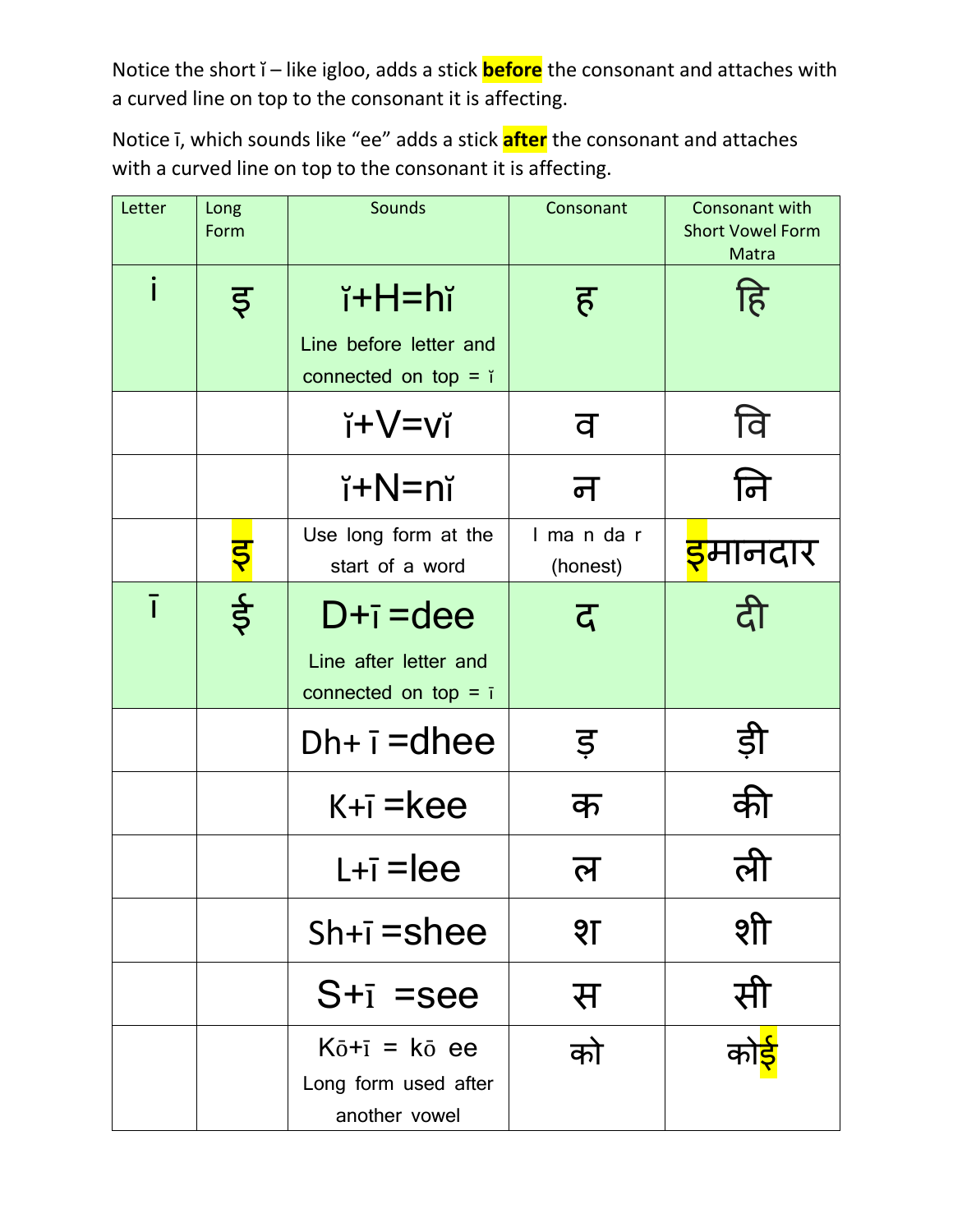Letter | Long Form Sounds Consonant Consonant with Short Vowel Form Matra <sup>u</sup> | उ | L+u | ल | ल् ु Make short "u" sound. Don't hold as long T+u **त तु** H+u **ह ह ु** S+u **स सु** M+u **म म ु**  $G+u$  | ग | गु ु  $G+u$  Gu n gu naa  $(lukewarm)$   $\int$ ु नग ना ु  $\overline{\mathbf{3}}$  Use long form at the start of a word U daa r o udd i and <mark>उ</mark>दार <sup>ū</sup> | ऊ | J+uu | ज | जू ू Hold "u" sound longer D+uu **द दू** R+uu **र** B+uu ब बू ू Y+uu **य य ू** Dh+uu **ध ध ू**  $\overline{\overline{35}}$  Use long form at the start of a word Oo n chaa <sup>oo ii ciidd</sup> | <mark>ऊं</mark>चा  $\overline{3}$   $\overline{3}$  Use long form after another vowel U ba oo o<sup>ba oo</sup> | <mark>उबाऊ</mark>

Notice that "u" and "ū" add a curl or a tail under the consonant they are affecting.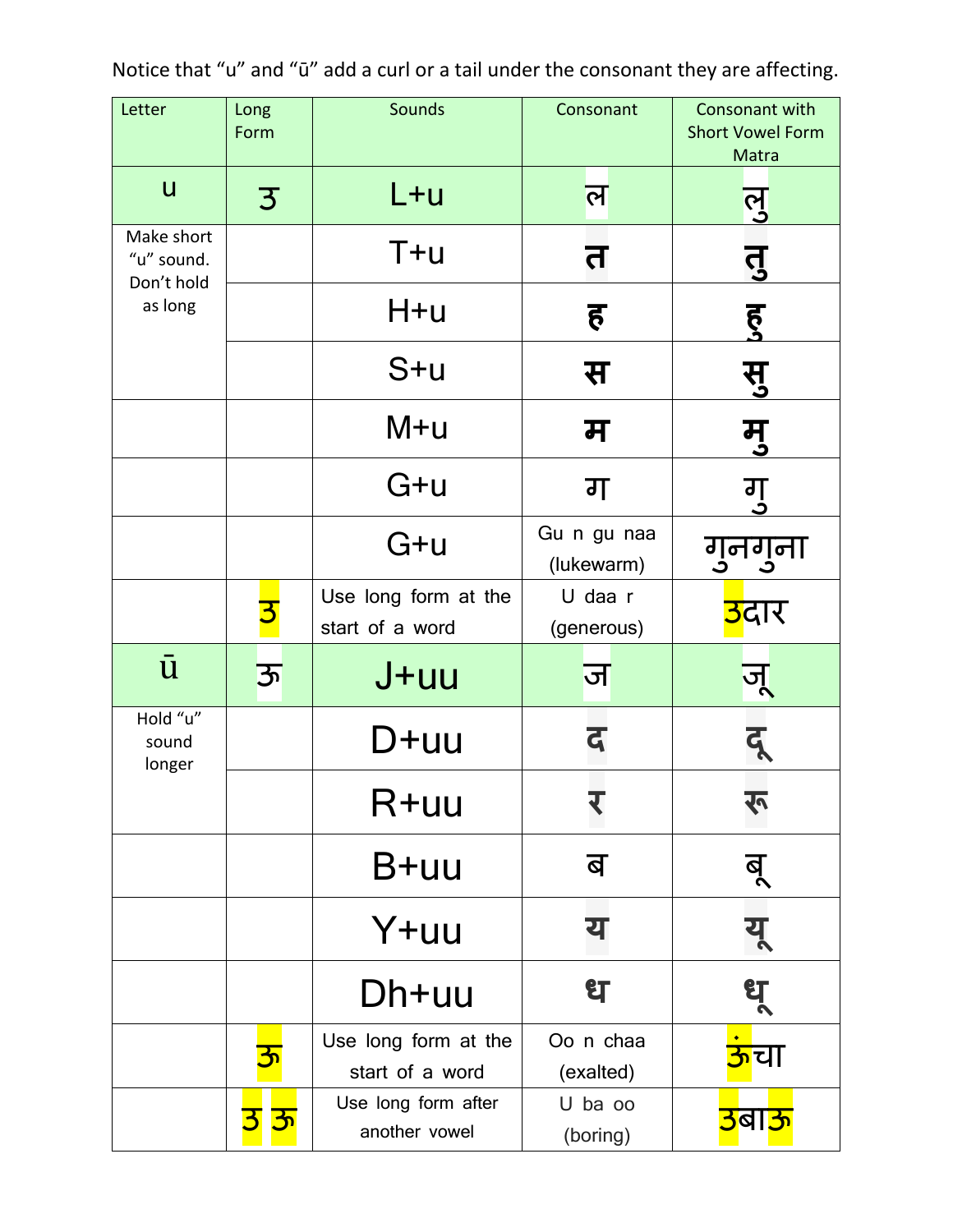Notice the "e" and "ai" add one or two feathers on top of the existing letter.

| Letter            | Long<br>Form | <b>Sounds</b>                                                      | Consonant    | Consonant with<br><b>Short Vowel Form</b><br>Matra |
|-------------------|--------------|--------------------------------------------------------------------|--------------|----------------------------------------------------|
| e                 | ए            | D+a=day                                                            | <u>ड</u>     | <u>ई</u>                                           |
|                   |              | $B + \bar{a} =$ bay                                                | ब            | बे                                                 |
|                   |              | S+ay=say                                                           | स            | से                                                 |
|                   | #1           | Use long form at the start of<br>a word, or after another<br>vowel | e k<br>(one) | एक                                                 |
| ai                |              | T+ai=Tai                                                           | त            | तै                                                 |
| Like ai in<br>air |              | L+ai=Lai                                                           | ल            | $\frac{\Delta}{\mathbf{c}}$                        |